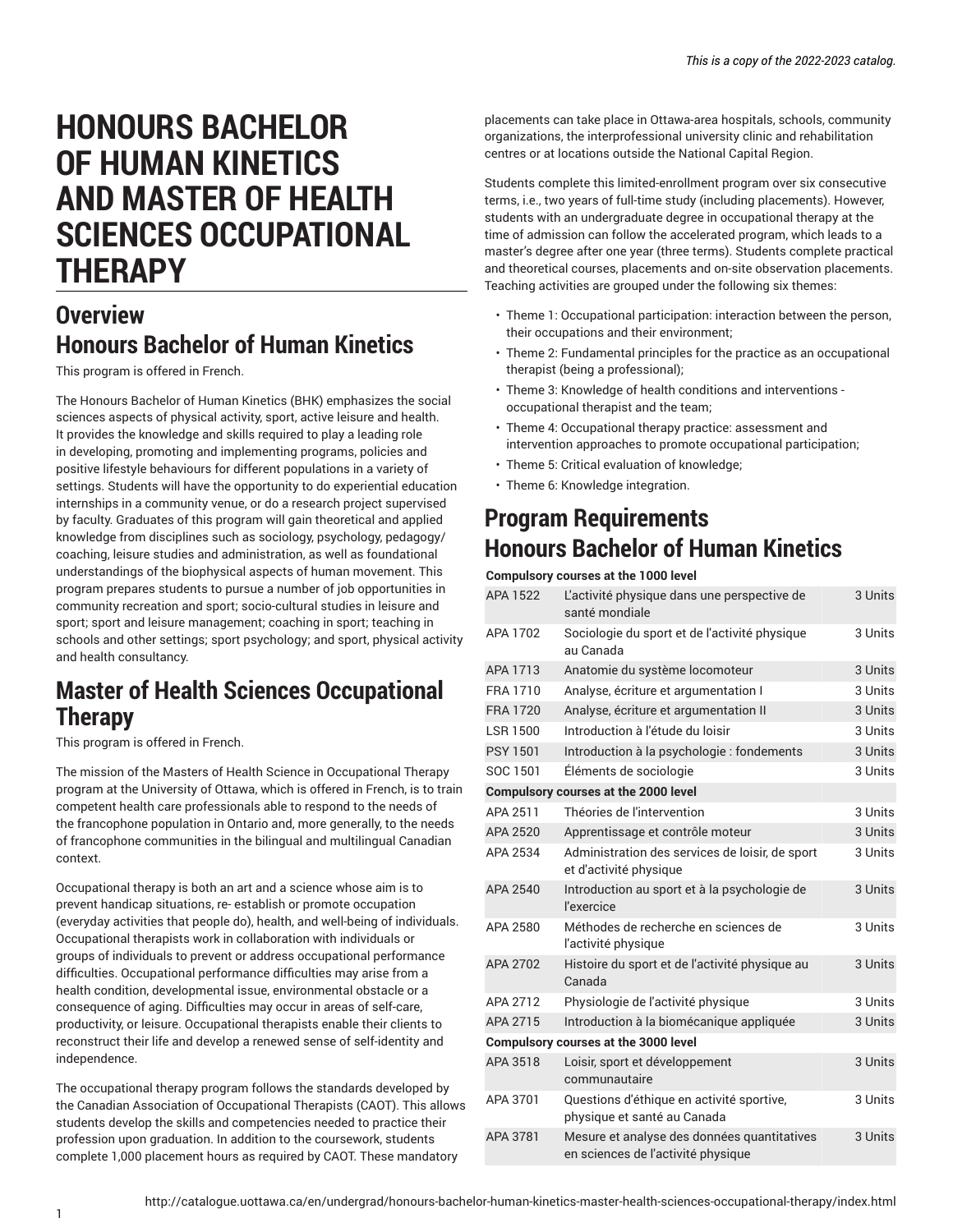| <b>Optional courses</b> |                                                              |          |
|-------------------------|--------------------------------------------------------------|----------|
|                         | 3 optional course units from:                                | 3 Units  |
|                         | PHI 1501 Raisonnement et pensée critique                     |          |
|                         | PHI 1770 Problèmes philosophiques liés aux soins de<br>santé |          |
|                         | PSY 1502 Introduction à la psychologie : applications        |          |
|                         | SOC 1506 Explorer la diversité au Canada                     |          |
|                         | 3 optional course units in human kinetics (APA)              | 3 Units  |
| 3000 or 4000 level      | 27 optional course units in human kinetics (APA) at the      | 27 Units |
| Total:                  |                                                              | 90 Units |

# **Master of Health Sciences Occupational Therapy**

## **Master's with Coursework**

#### **Compulsory courses**

|  | <b>ERG 5531</b>                  | Concepts fondamentaux en ergothérapie :<br>personne, occupation et environnement                       | 3 Units |
|--|----------------------------------|--------------------------------------------------------------------------------------------------------|---------|
|  | <b>ERG 5532</b>                  | Occupations dans une perspective<br>développementale                                                   | 3 Units |
|  | <b>ERG 5534</b>                  | Personne, occupation et environnement<br>dans une perspective de sens et de justice<br>occupationnelle | 3 Units |
|  | <b>ERG 5714</b>                  | Principes d'évaluation et de traitement en<br>ergothérapie                                             | 3 Units |
|  | <b>ERG 5722</b>                  | Perspectives théoriques et modèles en<br>ergothérapie                                                  | 3 Units |
|  | <b>ERG 5741</b>                  | Atteintes à la santé des enfants et approches<br>d'intervention                                        | 3 Units |
|  | <b>ERG 5742</b>                  | Atteintes à la santé physique des adultes et<br>approches d'intervention                               | 3 Units |
|  | <b>ERG 5743</b>                  | Atteintes à la santé mentale des adultes et<br>approches d'intervention                                | 3 Units |
|  | <b>ERG 5744</b>                  | Atteintes à la santé des personnes âgées et<br>approches d'intervention                                | 3 Units |
|  | <b>ERG 5754</b>                  | La recherche en ergothérapie                                                                           | 3 Units |
|  | <b>REA 5703</b>                  | Pratiques professionnelles en réadaptation                                                             | 3 Units |
|  | <b>ERG 6551</b>                  | Perpectives particulières en ergothérapie                                                              | 3 Units |
|  | <b>ERG 6715</b>                  | Pratiques professionnelles avancées en<br>ergothérapie                                                 | 3 Units |
|  | ERG 6741                         | Intervention de l'ergothérapeute auprès des<br>enfants                                                 | 3 Units |
|  | <b>ERG 6742</b>                  | Intervention de l'ergothérapeute auprès des<br>adultes (santé physique)                                | 3 Units |
|  | ERG 6743                         | Intervention de l'ergothérapeute auprès des<br>adultes (santé mentale)                                 | 3 Units |
|  | <b>ERG 6744</b>                  | Intervention de l'ergothérapeute auprès des<br>personnes âgées                                         | 3 Units |
|  | <b>REA 6503</b>                  | Pratique factuelle en réadaptation                                                                     | 3 Units |
|  | <b>Seminars</b>                  |                                                                                                        |         |
|  | <b>ERG 6755</b>                  | Séminaire de recherche                                                                                 | 3 Units |
|  | <b>ERG 6761</b>                  | Séminaire d'intégration des acquis en<br>ergothérapie                                                  | 3 Units |
|  | Clinical placements <sup>1</sup> |                                                                                                        |         |
|  |                                  |                                                                                                        |         |

| <b>ERG 5901</b> | Clinical Placement in Occupational Therapy I     |          |
|-----------------|--------------------------------------------------|----------|
| ERG 5902        | Clinical Placement in Occupational Therapy II    |          |
| ERG 6903        | Clinical Placement in Occupational Therapy<br>Ш  |          |
| <b>ERG 6904</b> | Clinical Placement in Occupational Therapy<br>IV |          |
| <b>ERG 6905</b> | Clinical Placement in Occupational Therapy V     |          |
| Total:          |                                                  | 60 Units |

#### Note(s)

1 A minimum of 1000 placement hours must be completed over the five clinical placements.

## **Master's with Coursework and Research Paper**

#### **Compulsory courses**

| <b>ERG 5531</b>                  | Concepts fondamentaux en ergothérapie :<br>personne, occupation et environnement                       | 3 Units |
|----------------------------------|--------------------------------------------------------------------------------------------------------|---------|
| <b>ERG 5532</b>                  | Occupations dans une perspective<br>développementale                                                   | 3 Units |
| <b>ERG 5534</b>                  | Personne, occupation et environnement<br>dans une perspective de sens et de justice<br>occupationnelle | 3 Units |
| <b>ERG 5714</b>                  | Principes d'évaluation et de traitement en<br>ergothérapie                                             | 3 Units |
| <b>ERG 5722</b>                  | Perspectives théoriques et modèles en<br>ergothérapie                                                  | 3 Units |
| <b>ERG 5741</b>                  | Atteintes à la santé des enfants et approches<br>d'intervention                                        | 3 Units |
| <b>ERG 5742</b>                  | Atteintes à la santé physique des adultes et<br>approches d'intervention                               | 3 Units |
| <b>ERG 5743</b>                  | Atteintes à la santé mentale des adultes et<br>approches d'intervention                                | 3 Units |
| <b>ERG 5744</b>                  | Atteintes à la santé des personnes âgées et<br>approches d'intervention                                | 3 Units |
| <b>ERG 5754</b>                  | La recherche en ergothérapie                                                                           | 3 Units |
| <b>REA 5703</b>                  | Pratiques professionnelles en réadaptation                                                             | 3 Units |
| ERG 6715                         | Pratiques professionnelles avancées en<br>ergothérapie                                                 | 3 Units |
| <b>ERG 6741</b>                  | Intervention de l'ergothérapeute auprès des<br>enfants                                                 | 3 Units |
| <b>ERG 6742</b>                  | Intervention de l'ergothérapeute auprès des<br>adultes (santé physique)                                | 3 Units |
| <b>ERG 6743</b>                  | Intervention de l'ergothérapeute auprès des<br>adultes (santé mentale)                                 | 3 Units |
| <b>ERG 6744</b>                  | Intervention de l'ergothérapeute auprès des<br>personnes âgées                                         | 3 Units |
| <b>REA 6503</b>                  | Pratique factuelle en réadaptation                                                                     | 3 Units |
| <b>Seminar</b>                   |                                                                                                        |         |
| <b>ERG 6761</b>                  | Séminaire d'intégration des acquis en<br>ergothérapie                                                  | 3 Units |
| <b>Research paper</b>            |                                                                                                        |         |
| <b>ERG 6999</b>                  | Major Paper                                                                                            | 6 Units |
| Clinical placements <sup>1</sup> |                                                                                                        |         |
| <b>ERG 5901</b>                  | Clinical Placement in Occupational Therapy I                                                           |         |
| <b>ERG 5902</b>                  | Clinical Placement in Occupational Therapy II                                                          |         |